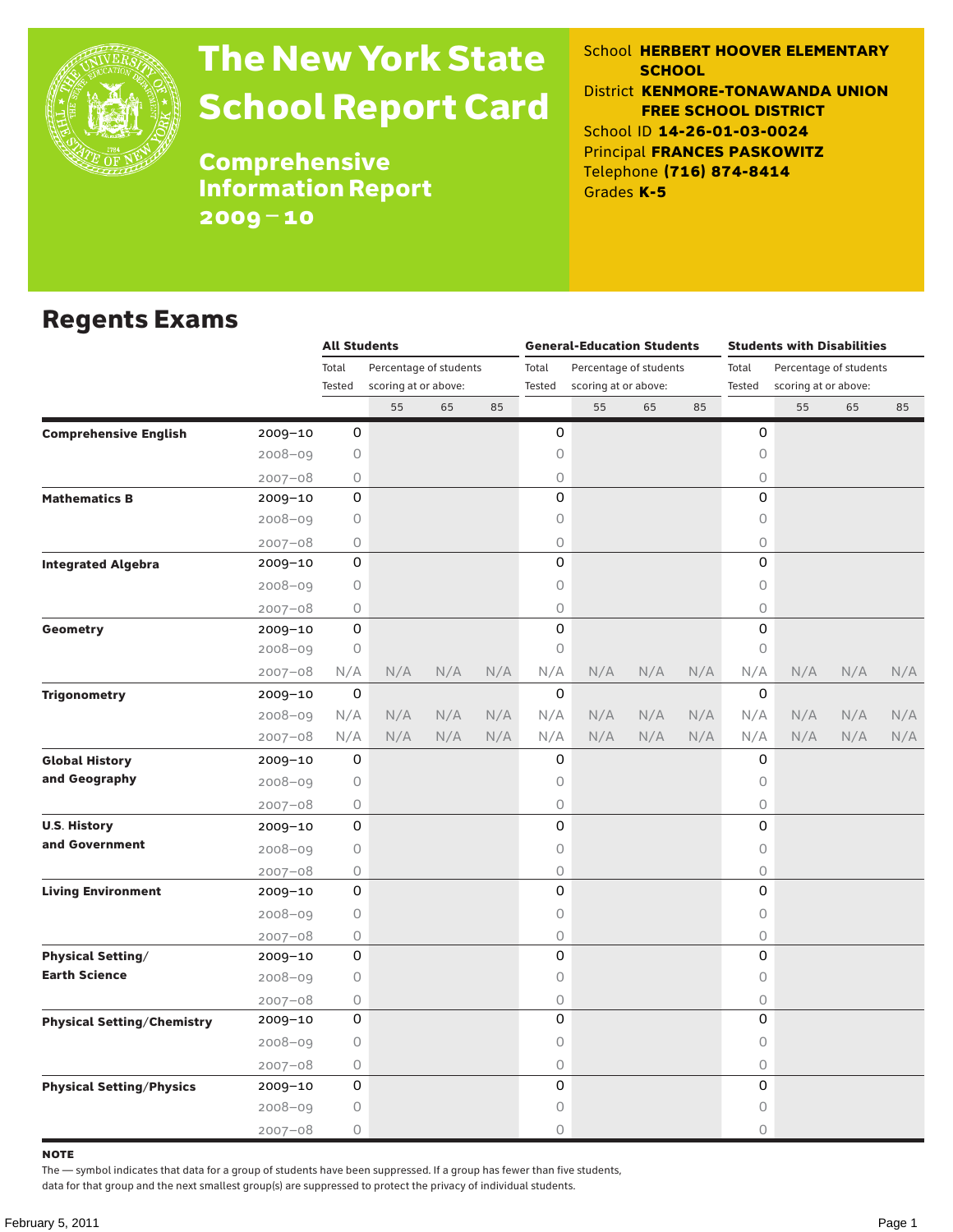School **HERBERT HOOVER ELEMENTARY SCHOOL** District **KENMORE-TONAWANDA UNION FREE**<br>School ID 14-26-01-03-0024 **District SCHOOL DISTRICT** School ID **14-26-01-03-0024** 

#### New York State English as a Second Language Achievement Test (NYSESLAT)

|                  |             |                | <b>All Students</b>               |                             |                   |                          |                | <b>General-Education Students</b> |                     |     |                          |       | <b>Students with Disabilities</b> |       |
|------------------|-------------|----------------|-----------------------------------|-----------------------------|-------------------|--------------------------|----------------|-----------------------------------|---------------------|-----|--------------------------|-------|-----------------------------------|-------|
|                  |             | Total          |                                   | Percent of students scoring |                   |                          | Total          | Percent of students scoring       |                     |     |                          | Total | Percent of students scoring       |       |
|                  |             |                | Tested in each performance level: |                             |                   |                          |                | Tested in each performance level: |                     |     |                          |       | Tested in each performance level: |       |
|                  |             |                |                                   | Begin. Interm. Adv.         |                   | Prof.                    |                |                                   | Begin. Interm. Adv. |     | Prof.                    |       | Begin. Interm. Adv.               | Prof. |
| <b>Listening</b> | 2009-10     | $\mathbf{1}$   |                                   |                             |                   | $\qquad \qquad -$        | $\mathbf{1}$   |                                   |                     |     | —                        | 0     |                                   |       |
| and Speaking     | $2008 - 09$ | 4              |                                   |                             |                   |                          | $\overline{4}$ |                                   |                     |     |                          | 0     |                                   |       |
| $(Grades K-1)$   | $2007 - 08$ | 2              |                                   |                             | $\qquad \qquad$   | $\qquad \qquad -$        | 2              | $\qquad \qquad -$                 |                     |     | $\qquad \qquad -$        | 0     |                                   |       |
| <b>Reading</b>   | $2009 - 10$ | 1              | $\overline{\phantom{0}}$          |                             |                   | $\overline{\phantom{0}}$ | $\mathbf{1}$   | $\overline{\phantom{0}}$          |                     |     | $\overline{\phantom{0}}$ | 0     |                                   |       |
| and Writing      | $2008 - 09$ | 4              |                                   |                             |                   | $\overline{\phantom{0}}$ | 4              |                                   |                     |     |                          | 0     |                                   |       |
| $(Grades K-1)$   | $2007 - 08$ | $\overline{2}$ |                                   |                             |                   | $\overline{\phantom{0}}$ | $\overline{2}$ |                                   |                     |     |                          | 0     |                                   |       |
| <b>Listening</b> | $2009 - 10$ | 5              | 0%                                | 0%                          | 20%               | 80%                      | 5              | 0%                                | 0%                  | 20% | 80%                      | 0     |                                   |       |
| and Speaking     | $2008 - 09$ | 4              |                                   |                             |                   |                          | 4              |                                   |                     |     |                          | 0     |                                   |       |
| (Grades $2-4$ )  | $2007 - 08$ | 4              |                                   |                             |                   | $-$                      | 3              |                                   |                     |     |                          | 1     |                                   |       |
| <b>Reading</b>   | 2009-10     | 5              | 0%                                | 20%                         | 80%               | 0%                       | 5              | 0%                                | 20%                 | 80% | 0%                       | 0     |                                   |       |
| and Writing      | $2008 - 09$ | 4              |                                   |                             |                   |                          | 4              |                                   |                     |     |                          | 0     |                                   |       |
| (Grades $2-4$ )  | $2007 - 08$ | 4              |                                   |                             | $\qquad \qquad -$ | $\qquad \qquad -$        | 3              |                                   |                     |     | $\overline{\phantom{0}}$ | 1     |                                   |       |
| <b>Listening</b> | $2009 - 10$ | $\mathbf{1}$   |                                   |                             |                   | $\overline{\phantom{0}}$ | $\mathbf{1}$   |                                   |                     |     | $\overline{\phantom{0}}$ | 0     |                                   |       |
| and Speaking     | $2008 - 09$ | $\mathbf 1$    |                                   |                             |                   |                          | 1              |                                   |                     |     |                          | 0     |                                   |       |
| $(Grades 5-6)$   | $2007 - 08$ | $\bigcirc$     |                                   |                             |                   |                          | 0              |                                   |                     |     |                          | 0     |                                   |       |
| <b>Reading</b>   | $2009 - 10$ | $\mathbf{1}$   |                                   |                             |                   | $\overline{\phantom{0}}$ | $\mathbf{1}$   |                                   |                     |     | $\equiv$                 | 0     |                                   |       |
| and Writing      | $2008 - 09$ | 1              |                                   |                             |                   |                          | $\mathbf 1$    |                                   |                     |     |                          | 0     |                                   |       |
| $(Grades 5-6)$   | $2007 - 08$ | 0              |                                   |                             |                   |                          | 0              |                                   |                     |     |                          | 0     |                                   |       |
| <b>Listening</b> | 2009-10     | 0              |                                   |                             |                   |                          | 0              |                                   |                     |     |                          | 0     |                                   |       |
| and Speaking     | $2008 - 09$ | 0              |                                   |                             |                   |                          | 0              |                                   |                     |     |                          | 0     |                                   |       |
| $(Grades 7-8)$   | $2007 - 08$ | 0              |                                   |                             |                   |                          | 0              |                                   |                     |     |                          | 0     |                                   |       |
| <b>Reading</b>   | $2009 - 10$ | 0              |                                   |                             |                   |                          | 0              |                                   |                     |     |                          | 0     |                                   |       |
| and Writing      | $2008 - 09$ | 0              |                                   |                             |                   |                          | 0              |                                   |                     |     |                          | 0     |                                   |       |
| $(Grades 7-8)$   | $2007 - 08$ | $\bigcirc$     |                                   |                             |                   |                          | 0              |                                   |                     |     |                          | 0     |                                   |       |
| Listening        | $2009 - 10$ | 0              |                                   |                             |                   |                          | 0              |                                   |                     |     |                          | 0     |                                   |       |
| and Speaking     | $2008 - 09$ | 0              |                                   |                             |                   |                          | $\circ$        |                                   |                     |     |                          | 0     |                                   |       |
| $(Grades g-12)$  | $2007 - 08$ | $\bigcirc$     |                                   |                             |                   |                          | 0              |                                   |                     |     |                          | 0     |                                   |       |
| <b>Reading</b>   | 2009-10     | 0              |                                   |                             |                   |                          | 0              |                                   |                     |     |                          | 0     |                                   |       |
| and Writing      | $2008 - 09$ | 0              |                                   |                             |                   |                          | 0              |                                   |                     |     |                          | 0     |                                   |       |
| $(Grades g-12)$  | $2007 - 08$ | 0              |                                   |                             |                   |                          | 0              |                                   |                     |     |                          | 0     |                                   |       |

#### **NOTE**

The — symbol indicates that data for a group of students have been suppressed. If a group has fewer than five students,

data for that group and the next smallest group(s) are suppressed to protect the privacy of individual students.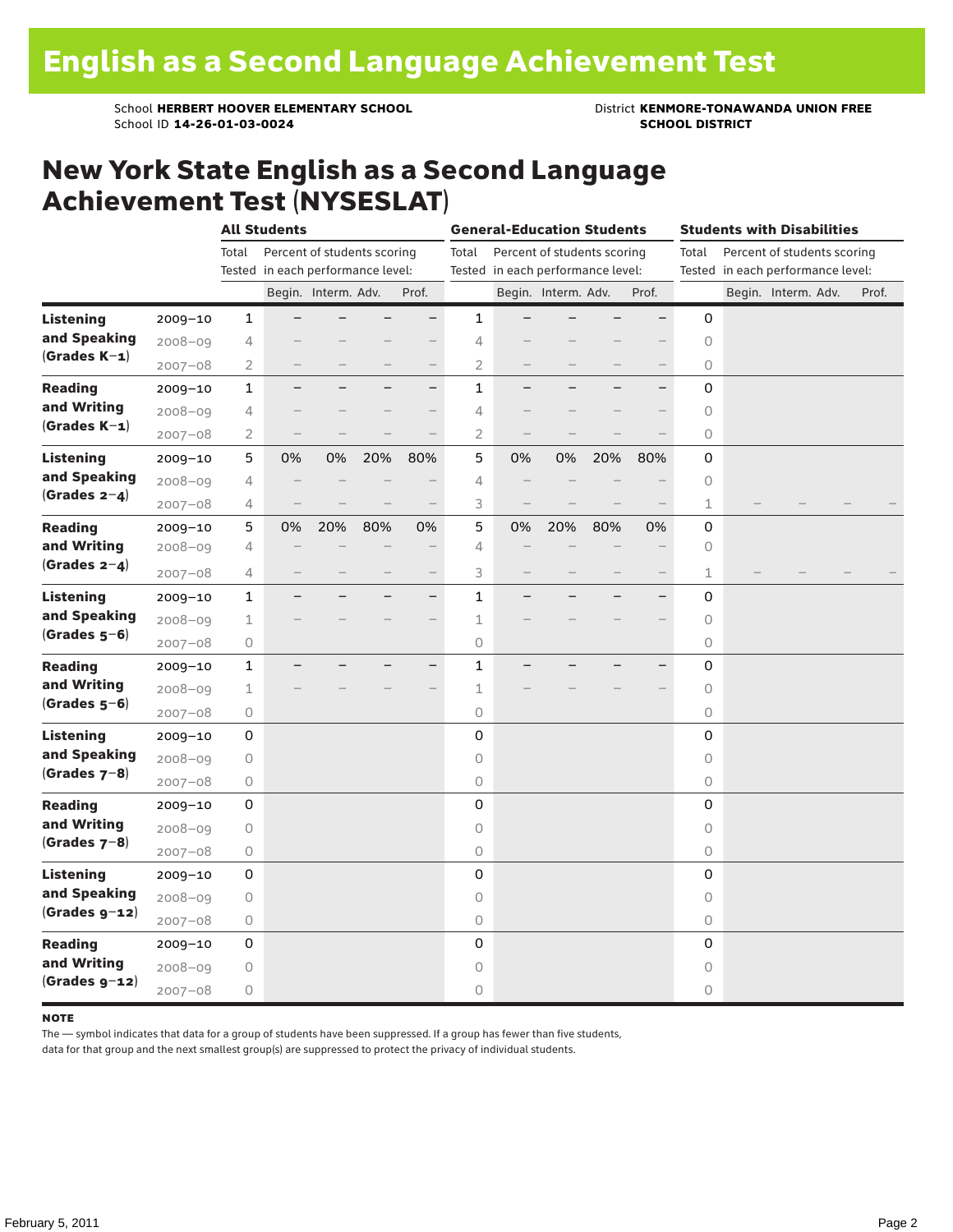School **HERBERT HOOVER ELEMENTARY SCHOOL** District **KENMORE-TONAWANDA UNION FREE**<br>School ID 14-26-01-03-0024 **District Album School District** School ID **14-26-01-03-0024** 

#### Elementary/Middle-Level Social Studies 2009–10

|                            |                                                             | <b>All Students</b> |       | <b>General-Education Students</b> |     |       |                                                    |       |     | <b>Students with Disabilities</b> |                                                             |    |    |     |                |
|----------------------------|-------------------------------------------------------------|---------------------|-------|-----------------------------------|-----|-------|----------------------------------------------------|-------|-----|-----------------------------------|-------------------------------------------------------------|----|----|-----|----------------|
|                            | Percentage of students<br>Total<br>Tested scoring at level: |                     |       |                                   |     | Total | Percentage of students<br>Tested scoring at level: |       |     |                                   | Percentage of students<br>Total<br>Tested scoring at level: |    |    |     |                |
|                            |                                                             |                     |       |                                   | 4   |       |                                                    |       |     | 4                                 |                                                             |    |    |     | $\overline{4}$ |
| <b>Elementary</b><br>Level | 106                                                         | 0%                  | $1\%$ | 38%                               | 61% | 94    | 0%                                                 | $1\%$ | 34% | 65%                               | 12                                                          | 0% | 0% | 67% | 33%            |
| <b>Middle Level</b>        |                                                             |                     |       |                                   |     |       |                                                    |       |     |                                   | 0                                                           |    |    |     |                |

#### 2006 Total Cohort Performance on Regents Exams After Four Years

|                                        | <b>All Students</b><br>Coho<br>Enroll<br>Percentage of<br>students scoring: |           |  |              |  |                 | <b>General-Education Students</b>               |              | <b>Students with Disabilities</b> |                                                 |  |              |  |  |
|----------------------------------------|-----------------------------------------------------------------------------|-----------|--|--------------|--|-----------------|-------------------------------------------------|--------------|-----------------------------------|-------------------------------------------------|--|--------------|--|--|
|                                        |                                                                             | $55 - 64$ |  | 65-84 85-100 |  | Coho<br>o.<br>면 | Percentage of<br>students scoring:<br>$55 - 64$ | 65-84 85-100 | Coho<br>o,<br>멷                   | Percentage of<br>students scoring:<br>$55 - 64$ |  | 65-84 85-100 |  |  |
| <b>Global History</b><br>and Geography | 0                                                                           |           |  |              |  | 0               |                                                 |              | 0                                 |                                                 |  |              |  |  |
| <b>U.S. History</b><br>and Government  | 0                                                                           |           |  |              |  | 0               |                                                 |              | 0                                 |                                                 |  |              |  |  |
| <b>Science</b>                         | 0                                                                           |           |  |              |  | 0               |                                                 |              | 0                                 |                                                 |  |              |  |  |

### New York State Alternate Assessments (NYSAA) 2009–10

|                         | <b>All Students</b> |                  |                            |   |   |  |  |  |  |  |
|-------------------------|---------------------|------------------|----------------------------|---|---|--|--|--|--|--|
|                         | Total               | Tested at Level: | Number of students scoring |   |   |  |  |  |  |  |
|                         |                     | 1                | $\mathcal{P}$              | 3 | 4 |  |  |  |  |  |
| <b>Elementary Level</b> |                     |                  |                            |   |   |  |  |  |  |  |
| Social Studies          | 2                   |                  |                            |   |   |  |  |  |  |  |
| <b>Middle Level</b>     |                     |                  |                            |   |   |  |  |  |  |  |
| Social Studies          | 0                   |                  |                            |   |   |  |  |  |  |  |
| <b>Secondary Level</b>  |                     |                  |                            |   |   |  |  |  |  |  |
| English Language Arts   | O                   |                  |                            |   |   |  |  |  |  |  |
| <b>Mathematics</b>      | O                   |                  |                            |   |   |  |  |  |  |  |
| Social Studies          | 0                   |                  |                            |   |   |  |  |  |  |  |
| Science                 | O                   |                  |                            |   |   |  |  |  |  |  |

The New York State Alternate Assessment (NYSAA) is for students with severe cognitive disabilities. Results for students taking the NYSAA in English language arts, mathematics, and science at the elementary and middle levels are available in the *Accountability and Overview Report* part of *The New York State Report Card*.

The — symbol indicates that data for a group of students have been suppressed. If a group has fewer than five students, data for that group and the next smallest group(s) are suppressed to protect the privacy of individual students.

**NOTE**